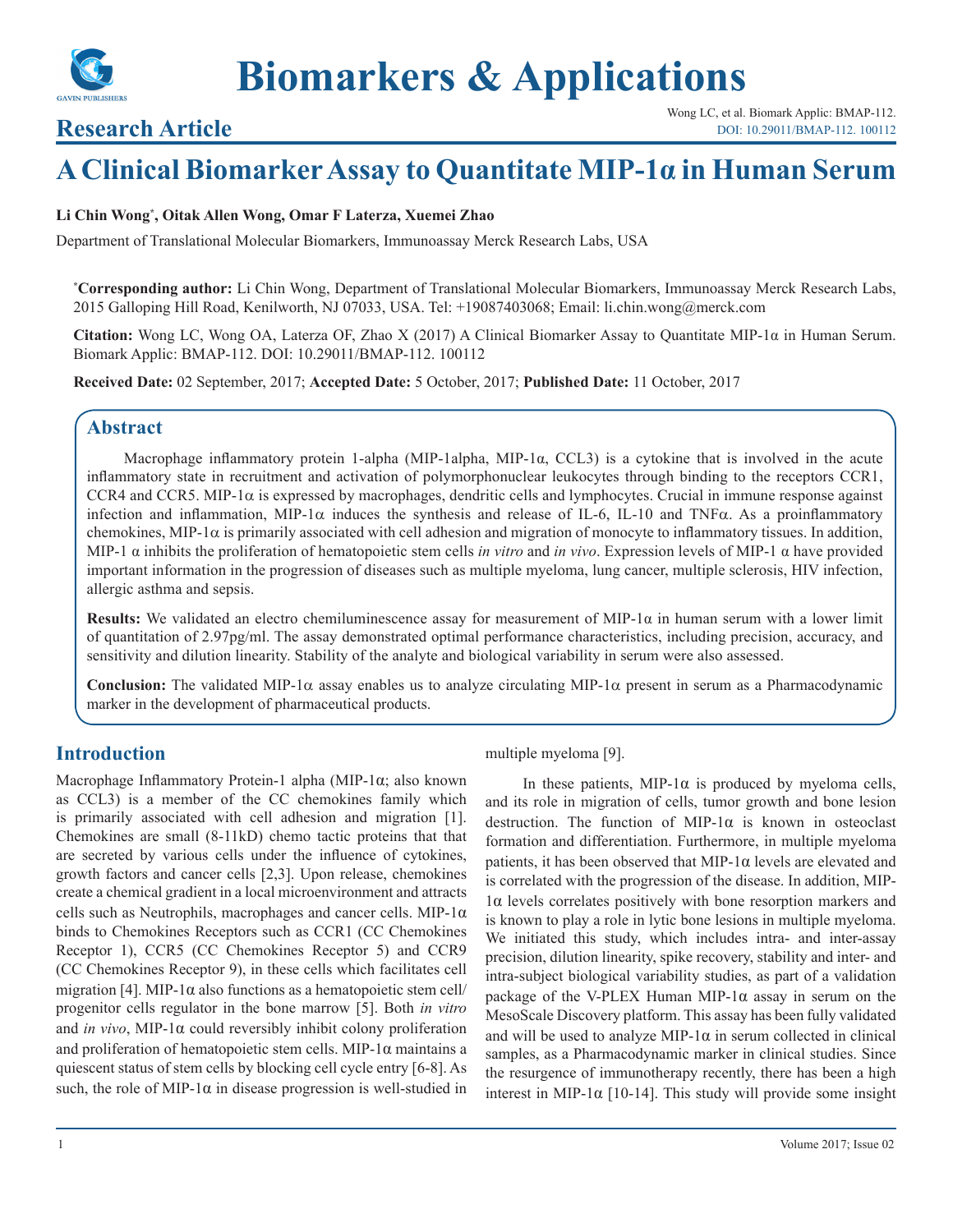into the utility of MIP-1 $\alpha$  immunoassays in serum.

# **Methods**

#### **Reagents**

Recombinant human CCL3/MIP-1α Protein, (carrier-free; Catalog number 270-LD-010/CF; Lot number CG1216071) was purchased from R & D Systems (Minneapolis, MN). The recombinant protein was E. coli-derived and consists of Ala27- Ala92 of the MIP-1αprotein (which is 8-11kD in size). A stock of 100µg/ml concentration was made by adding 0.1ml of PBS to the vial. Concentration of recombinant protein stock was certified by Amino Acid Analysis Service Laboratory, Inc. (Damascus, OR) to be 99µg/ml. To do a 99-fold dilution, 50ul of the 99µg/ml stock was added to 4.9ml of PBS to create the 1µg/ml stock. From this stock solution, 6500pg/ml top standards stock solution 180µlaliquots were made in Diluent 43 (164.1µl of stock of concentration 99µg/ ml was added to 25ml of Diluent 43) and stored at -80° C.

V-PLEX human MIP-1α Kits (which include pre-coated Human MIP-1α plates, SULFO-TAG anti-human MIP-1α antibody, Diluent 3 and Diluent 43), were purchased from Meso Scale Discovery (MSD) (Rockville, MD; Catalog number K151NQD-4, lot number Z0046151). Both capture and detection antibodies used in the kit were mouse monoclonal antibodies. HBR1 (Heterophilic Blocking Reagent 1) was purchased from Scantibodies Laboratory, Inc. (Santee, CA; Part number: 3KC533). Serum samples of healthy subjects and cancer patients were purchased from Bioreclamation, Inc. (Westbury, NY). Six time-points were collected from each cancer patient, with 3-4 days between adjacent collection time points. Prior to each analysis, the MIP-1 $\alpha$  top standard stock of 6500pg/ml Three sets of Quality Control (QC)samples (high, medium and low) were prepared using human serum of healthy subjects purchased from Bioreclamation, Inc. (Westbury, NY). Endogenous levels of MIP-1 $\alpha$ in the QCs were 435pg/ml (BRH1228689), 69.2pg/ml (BRH1228511) and 19.8pg/ ml (BRH1228535) respectively for high, medium and low QCs. The QC samples were aliquoted as 150ul per aliquot and stored at -80° C.

#### **MIP-1**α **ECL assay procedure and sample analysis**

All samples (serum, standards, QC and blank) were analyzed in duplicate on a MSD V-PLEX 96-well plate Electro Chemi Luminescent (ECL) platform following the same protocol. Diluent 43 assay buffer was used as blank. All samples were tested with a 2-fold dilution. Fifty μl of diluted sample were added into each well of a V-PLEX plate. The plate was incubated for 2 hours at room temperature with vigorous shaking (1000 rpm). The plate was then washed three times on a Biotech ELx405 microplate washer (Winooski, VT) with 150μl per well of MSD Wash Buffer (1X PBS + 0.05% Tween-20; Rockville, MD). Antibody solution was prepared by adding 60µl of detection antibody from MesoScale Discovery to 3ml of Diluent 3. After washing, 25μl of detection antibody solution made in Diluent 3 was added to the plate. The plate was incubated for 1 hour at room temperature with vigorous shaking (1000 rpm). Upon completion of the capture antibody incubation, the plate was washed three times with 150μl per well of MSD Wash Buffer. Prior to reading the plate,  $150 \mu$ l of  $1 \times$  Read Buffer T (1:4 dilution of  $4 \times$  Read Buffer T in distilled water) was added to each well. The plate was read on the MSD Sector Imager 6000.

#### **Software and Statistical Analysis**

The Watson LIMS analysis software (Thermo Fisher Scientific; Waltham, MA) was used for data acquisition and data analysis. Signals from standards with known levels of MIP-1 $\alpha$ were used to calculate the concentration of MIP-1 $\alpha$  in unknown samples. The software utilized a 5-parameter logistic model (using the 5-PL auto estimate function in Watson) and included a 1/Y2 weighting function to determine the mean, Standard Deviation (SD), and % CV (Coefficient of Variation).

# **Results and Discussion**

To support early stage clinical studies, we validated an immunoassay that is able to measure MIP-1 $\alpha$  in human serum using the V-PLEX ECL kit from MSD (Rockville, MD). We performed a fit-for-purpose validation of the MIP-1α ECL assay to assess whether circulating MIP-1α can be a Pharmacodynamic marker in drug development. In this validation package, we tested the precision, sensitivity, dilution linearity and accuracy of the assay, as well as stability of the MIP-1 $\alpha$  analyte in various conditions. Finally, we surveyed the inter- and intra-subject variability of endogenous concentration of MIP-1 $\alpha$  in serum collected from normal healthy subjects (for inter-subject variability) and cancer patients (both inter- and intra-subject variability). To this end, we determined that we have a validated assay which passes our predetermined criteria for analysis of MIP-1α concentration in patients involved in our clinical trials.

#### **Sensitivity**

The sensitivity of the assay in human serum is expressed by the Lower Limit of Quantification (LLOQ), which is the lowest concentration of MIP-1α in human serum that the MIP-1α ECL assay can reliably quantitate. The purpose of this assay is an exploratory biomarker assay in early stage clinical studies, LLOQ was determined as the lowest standard concentration that can be measured with an inter-assay precision within 25% CV. Among the 8-point standards in the MIP-1 assay across 10 runs, the lowest standard (2.97 pg/ml) had an inter-assay precision of 21% CV (Table 1). Thus, the assay sensitivity was 2.97pg/ml.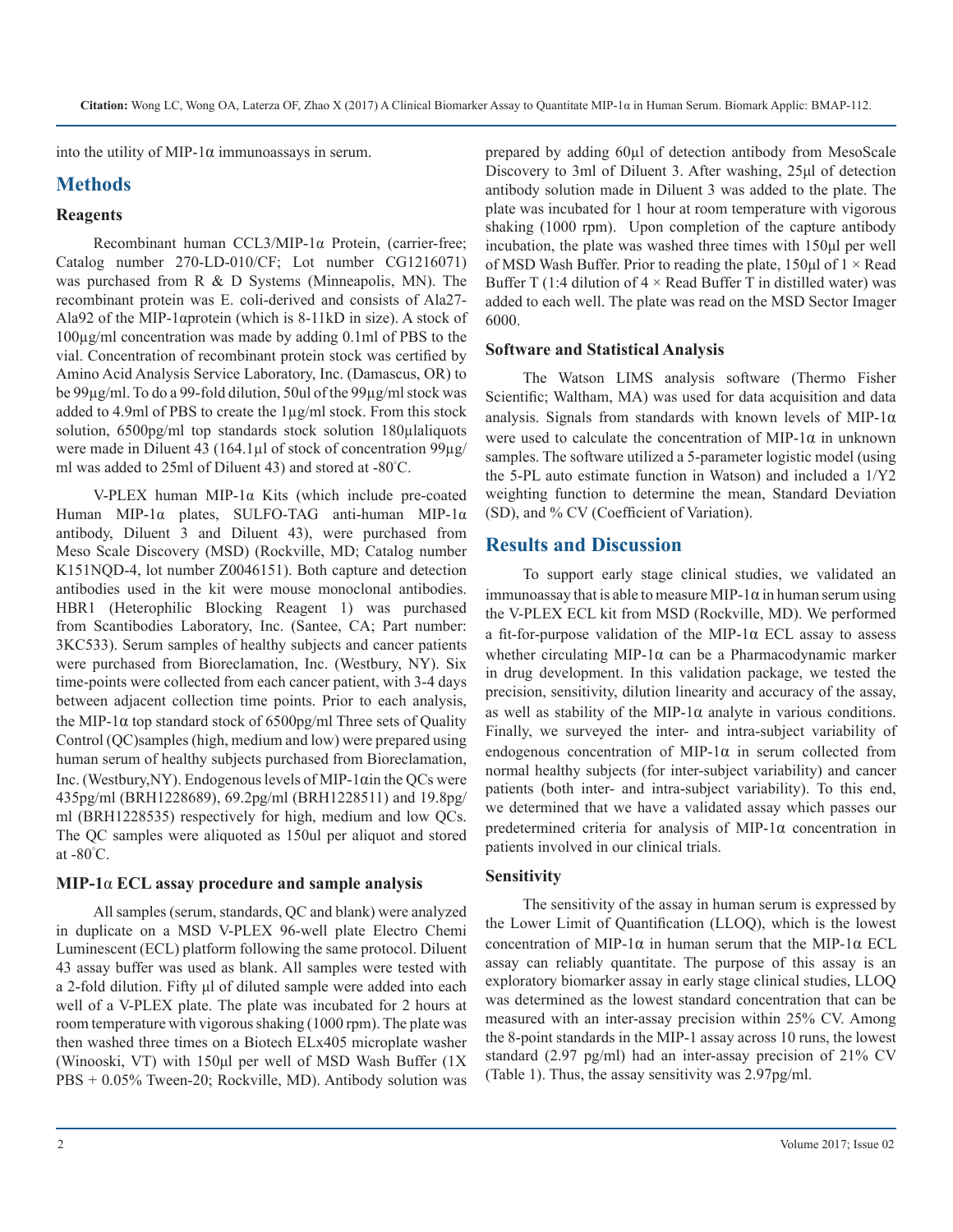| Standard sample | Expected MIP- $1\alpha$ (pg/ | Observed MIP-1 $\alpha$ |                |               |         |  |
|-----------------|------------------------------|-------------------------|----------------|---------------|---------|--|
|                 | mL)                          | $n$ (runs)              | Mean $(pg/mL)$ | Stdev (pg/mL) | $\%$ CV |  |
| S <sub>1</sub>  | 6500                         | 10                      | 6370           | 152           | 2.4     |  |
| S <sub>2</sub>  | 2170                         | 10                      | 2320           | 108           | 4.7     |  |
| S <sub>3</sub>  | 722                          | 10                      | 737            | 16.1          | 2.2     |  |
| S <sub>4</sub>  | 241                          | 10                      | 228            | 10.3          | 4.5     |  |
| S <sub>5</sub>  | 80.0                         | 10                      | 77.1           | 2.60          | 3.4     |  |
| S <sub>6</sub>  | 26.7                         | 10                      | 27.8           | 1.45          | 5.2     |  |
| S7              | 8.9                          | 10                      | 10.0           | 0.77          | 7.7     |  |
| S8              | 3.0                          | 10                      | 2.6            | 0.55          | 21      |  |

**Table 1:** MIP-1αStandard Curve.

# **Upper Limit of Quantification (ULOQ)**

We determined the assay Upper Limit of Quantification (ULOQ) using a method very similar to the method for LLOQ determination. ULOQ of the assay is the top standard curve point that is measured with an inter-assay CV within 20%. The measured concentration of the highest standard was 6500pg/ml. Across 10 runs; this standard demonstrated an inter-assay precision of 2.4% CV (Table 1). Thus, the ULOQ for MIP-1αmeasurement in human serum was 6500pg/ml.

#### **Precision**

An 8-point standard curve was prepared for each run. ECL signals of standards were measured in duplicate and a back-calculated concentration (observed concentration) for each individual standard data point was obtained using a 5-parameter logistic model fitted curve (Table 1). Replicate measurements with >20 % CV were excluded from standard curve and precision analysis. The acceptance criteria for a run-in assay validation are the following: at least 75% of standard points have  $\pm 20$  % CV (or  $\pm 25$  % CV for LLOQ) between duplicated analysis. Intra-assay precision was determined by the mean of six individual wells for three QC samples (high QC, mid QC and low QC), standard samples and blank wells, were all run in duplicate. The intra-assay precision ranged from 3.83 to 5.51% CV (Table 2).

|                                                                                                          | Intra-Assay <sup>a</sup> |           |        | Inter-Assay <sup>b</sup> |           |        |
|----------------------------------------------------------------------------------------------------------|--------------------------|-----------|--------|--------------------------|-----------|--------|
|                                                                                                          | High QC                  | Medium QC | Low OC | High QC                  | Medium QC | Low QC |
|                                                                                                          |                          |           |        | 10                       | 10        | 10     |
| Mean $(pg/mL)$                                                                                           | 429                      | 64.9      | 16.4   | 453                      | 69.4      | 19.6   |
| Stdev (pg/mL)                                                                                            | 20.5                     | 2.5       | 0.9    | 30.1                     | 8.2       | 2.7    |
| $\%$ CV                                                                                                  | 4.8                      | 3.8       |        | 6.7                      |           |        |
| a: $n=6$ samples, each sample was run in duplicate; b: $n=10$ samples, each sample was run in duplicate. |                          |           |        |                          |           |        |

**Table 2:** MIP-1αIntra- and inter-assay Precision.

Inter-assay precision was determined in ten independent runs consisting of an 8-point standards and blank sample (consisting of only the assay buffer) analyzed in duplicate, and two sets of each of the three QC samples (high QC, mid QC and low QC). The interassay precision for the QC samples was calculated using the first set of the QC samples in each run during the assay two values on the plate for each validation (n=10) ranged from 6.65% to 14% CV (Table 2). Therefore, inter-assay precision over 10 independent runs met pre-specified acceptance criteria <20% CV. Thus, the assay has acceptable precision in quantitation of MIP-1 $\alpha$  in human serum.

#### **Parallelism**

Parallelism was assessed by dilution linearity of human serum samples without spiking recombinant MIP-1α. Dilution linearity of the assay was assessed by serially diluting six endogenous serum samples in seven serial dilutions, by 2-fold, up to 128-fold (Table 3). Five separate serum samples were used without spiking recombinant MIP-1α endogenous. The concentrations of each diluted sample were interpolated and then corrected for the dilution factor. The recovery of these diluted samples was determined. The Minimal Required Dilution (MRD) was established to be 2-fold dilution during validation. Dilution linearity is demonstrated if multiple dilutions show a difference within 20% from the MRD. The linear range of serum dilution is 1:2 to 1:4.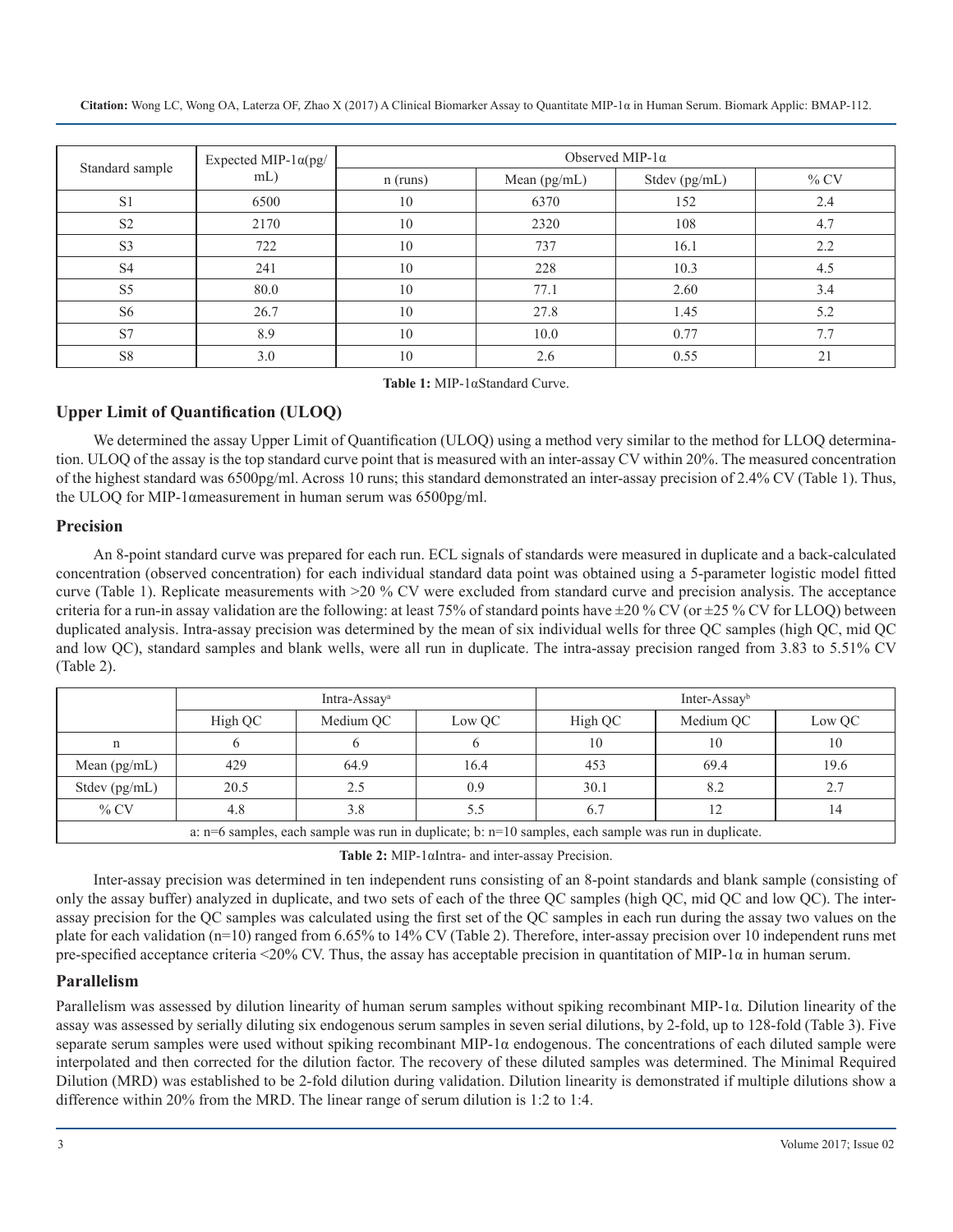| Citation: Wong LC, Wong OA, Laterza OF, Zhao X (2017) A Clinical Biomarker Assay to Quantitate MIP-1a in Human Serum. Biomark Applic: BMAP-112. |  |  |
|-------------------------------------------------------------------------------------------------------------------------------------------------|--|--|
|-------------------------------------------------------------------------------------------------------------------------------------------------|--|--|

| Subject name              | Concentration (pg/ml) | Dil Factor     | Corrected conc. (pg/ml) | % diff from 2-fold |
|---------------------------|-----------------------|----------------|-------------------------|--------------------|
|                           | 701                   | $\mathbf{1}$   | 701                     | $-16.9$            |
|                           | 422                   | $\overline{c}$ | 844                     | $\boldsymbol{0}$   |
|                           | 211                   | $\overline{4}$ | 844                     | $\boldsymbol{0}$   |
| BRH1213689(normal serum)  | 94.2                  | $\,$ 8 $\,$    | 754                     | $-10.7$            |
|                           | 45.3                  | 16             | 725                     | $-14.1$            |
|                           | $22\,$                | 32             | 704                     | $-16.6$            |
|                           | 8.22                  | 64             | 526                     | $-37.7$            |
|                           | <b>BLOQ</b>           | 128            | <b>BLOQ</b>             | <b>BLOQ</b>        |
|                           | 55.5                  | $\mathbf{1}$   | 55.5                    | $-27.2$            |
|                           | 38.1                  | $\sqrt{2}$     | 76.2                    | $\boldsymbol{0}$   |
|                           | 16.8                  | $\overline{4}$ | 67.2                    | $-11.8$            |
|                           | 6.66                  | $\,$ 8 $\,$    | 53.3                    | $-30.1$            |
| BRH1213688 (normal serum) | <b>BLOQ</b>           | 16             | <b>BLOQ</b>             | <b>BLOQ</b>        |
|                           | <b>BLOQ</b>           | 32             | <b>BLOQ</b>             | <b>BLOQ</b>        |
|                           | <b>BLOQ</b>           | 64             | <b>BLOQ</b>             | <b>BLOQ</b>        |
|                           | <b>BLOQ</b>           | 128            | <b>BLOQ</b>             | <b>BLOQ</b>        |
|                           | 89                    | $\mathbf{1}$   | 89                      | 0.907              |
|                           | 44.1                  | $\sqrt{2}$     | 88.2                    | $\boldsymbol{0}$   |
|                           | $18\,$                | $\overline{4}$ | 72                      | $-18.4$            |
|                           | 5.83                  | $\,$ 8 $\,$    | 46.6                    | $-47.1$            |
| BRH1228509(normal serum)  | <b>BLOQ</b>           | 16             | <b>BLOQ</b>             | <b>BLOQ</b>        |
|                           | <b>BLOQ</b>           | 32             | <b>BLOQ</b>             | <b>BLOQ</b>        |
|                           | <b>BLOQ</b>           | 64             | <b>BLOQ</b>             | <b>BLOQ</b>        |
|                           | <b>BLOQ</b>           | 128            | <b>BLOQ</b>             | <b>BLOQ</b>        |
|                           | 141                   | $\mathbf{1}$   | 141                     | $-7.24$            |
|                           | 76                    | $\sqrt{2}$     | 152                     | $\boldsymbol{0}$   |
|                           | 31.9                  | $\overline{4}$ | 128                     | $-16.1$            |
|                           | 13.7                  | $8\,$          | 110                     | $-27.9$            |
| BRH1228511(normal serum)  | 5.15                  | 16             | 82.4                    | $-45.8$            |
|                           | <b>BLOQ</b>           | 32             | <b>BLOQ</b>             | <b>BLOQ</b>        |
|                           | <b>BLOQ</b>           | 64             | <b>BLOQ</b>             | <b>BLOQ</b>        |
|                           | <b>BLOQ</b>           | 128            | <b>BLOQ</b>             | <b>BLOQ</b>        |
|                           | 983                   | $\mathbf{1}$   | 983                     | $-17.5$            |
|                           | 596                   | $\overline{2}$ | 1190                    | $-0.168$           |
|                           | 277                   | $\overline{4}$ | 1110                    | $-6.88$            |
|                           | 121                   | $8\,$          | 968                     | $-18.8$            |
| BRH1228543(normal serum)  | 60.1                  | 16             | 962                     | $-19.3$            |
|                           | 26.2                  | 32             | 838                     | $-29.7$            |
|                           | 8.65                  | 64             | 554                     | $-53.6$            |
|                           | <b>BLOQ</b>           | 128            | <b>BLOQ</b>             | ${\rm BLOQ}$       |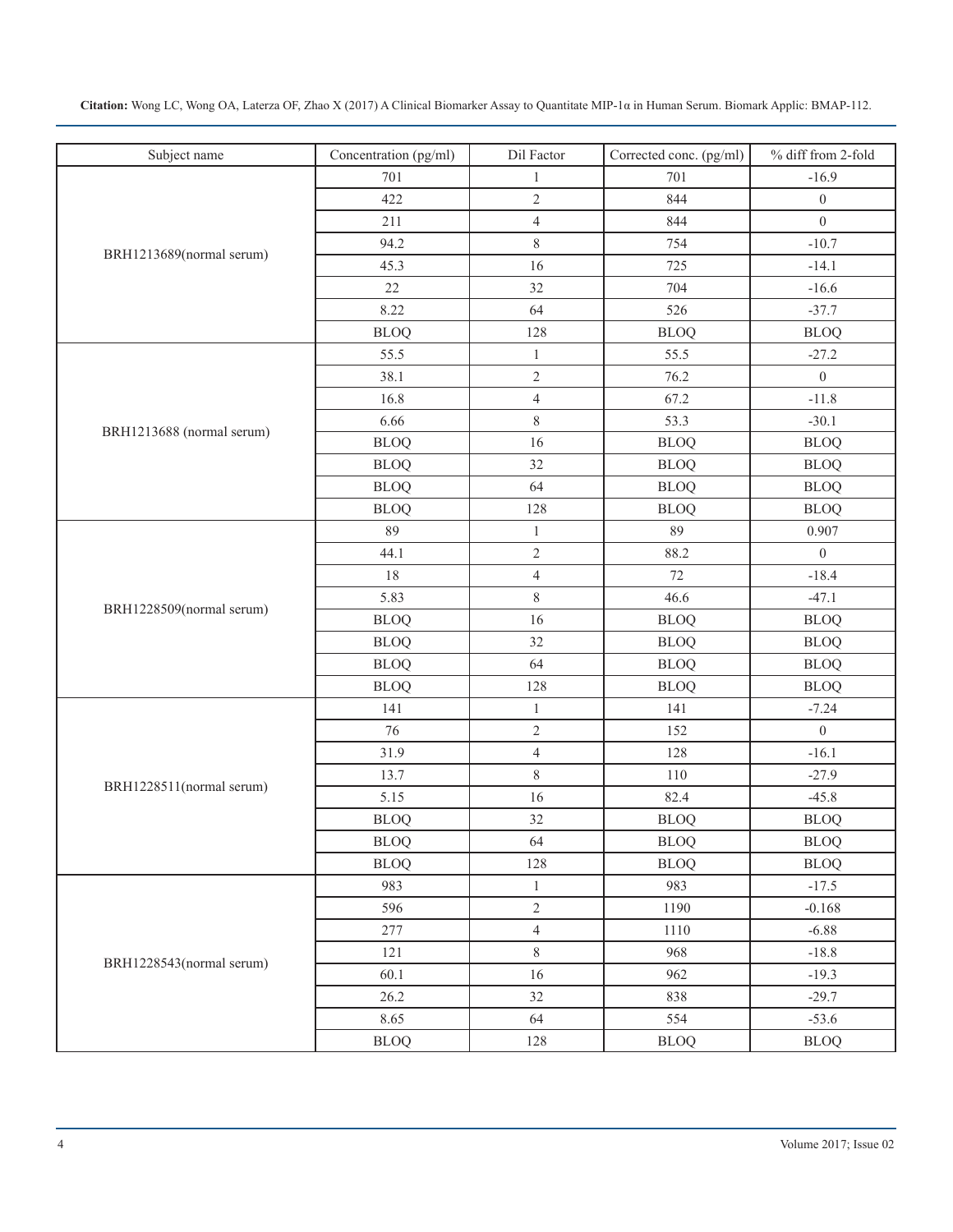|                          | 31.4        |     | 31          | $-45.9$     |
|--------------------------|-------------|-----|-------------|-------------|
|                          | 29          |     | 58          |             |
|                          | 14          |     | 56          | $-3.4$      |
|                          | <b>BLOQ</b> |     | <b>BLOQ</b> | <b>BLOQ</b> |
| BRH1228548(normal serum) | <b>BLOQ</b> | 16  | <b>BLOQ</b> | <b>BLOQ</b> |
|                          | <b>BLOQ</b> | 32  | <b>BLOQ</b> | <b>BLOQ</b> |
|                          | <b>BLOQ</b> | 64  | <b>BLOQ</b> | <b>BLOQ</b> |
|                          | <b>BLOQ</b> | 128 | <b>BLOQ</b> | <b>BLOQ</b> |

**Table 3:** MIP-1α Parallelism.

# **BLOQ (Below Limit of Quantification)**

#### **Accuracy**

We assessed the assay accuracy by measuring the recovery of spiked recombinant MIP-1 $\alpha$  in human serum samples. Recoveries of spiked MIP-1α were assessed by spiking high (400pg/ml) and low (100pg/ml) levels of recombinant human MIP-1α protein into six human serum samples of normal healthy individuals, and into assay buffer. Each spike recovery experiment was assessed using three samples: spiked serum was prepared by adding the MIP-1α spike solution into serum; non-spiked serum was prepared by adding the assay buffer into serum and spike-in buffer was prepared by adding the spike solution into the assay buffer. These three samples had the same volume and were analyzed in the same run. Table 4 shows the data of spikes in the assay buffer (observed MIP-1 $\alpha$  in spike), spiked (MIP-1 $\alpha$  in spiked serum) and non-spiked (endogenous MIP-1 $\alpha$  in serum) serum. Spike recovery was calculated using the formula:

% Recovery = ([Spiked Serum - Non-Spiked Serum]  $\div$  Spike in Buffer)  $\times$  100. The recoveries of the high and low spikes were at 88.5–117% in these six human serum samples (except for one sample with 136% recovery), demonstrating acceptable assay accuracy.

| Subject name | MIP-1 $\alpha$ in Spiked<br>Plasma $(pg/mL)$ | $MIP-1\alpha$ in Non-<br>Spiked Plasma (pg/<br>$mL$ ) | Observed MIP-1 $\alpha$ in<br>spike in buffer (pg/<br>$mL$ ) | <b>Recovery of spiked</b><br>MIP-1 $\alpha$ (pg/mL) | % Recovery of<br>spiked MIP- $1\alpha$ |
|--------------|----------------------------------------------|-------------------------------------------------------|--------------------------------------------------------------|-----------------------------------------------------|----------------------------------------|
| BRH1228509   | 552                                          | 30.9                                                  | 444                                                          | 521                                                 | 117                                    |
|              | 171                                          | 30.9                                                  | 103                                                          | 140                                                 | 136                                    |
| BRH1228510   | 489                                          | 9.4                                                   | 444                                                          | 480                                                 | 108                                    |
|              | 108                                          | 9.4                                                   | 103                                                          | 99                                                  | 95.7                                   |
|              | 574                                          | 60.3                                                  | 444                                                          | 514                                                 | 116                                    |
| BRH1228511   | 169                                          | 60.3                                                  | 103                                                          | 109                                                 | 106                                    |
| BRH1228520   | 473                                          | 20                                                    | 444                                                          | 453                                                 | 102                                    |
|              | 130                                          | 20                                                    | 103                                                          | 110                                                 | 107                                    |
| BRH1228535   | 411                                          | 18                                                    | 444                                                          | 393                                                 | 88.5                                   |
|              | 126                                          | 18                                                    | 103                                                          | 108                                                 | 105                                    |
|              | 524                                          | 29.6                                                  | 444                                                          | 494                                                 | 111                                    |
| BRH1228541   | 130                                          | 29.6                                                  | 103                                                          | 100                                                 | 97                                     |

**Table 4:** MIP-1α Spike Recovery.

#### **Stability**

MIP-1α stability in human serum was assessed in three aspects: freeze-thaw cycles and short-term storage stability at room temperature and 4°C. We assessed the effects of freeze-thaw cycles on serum MIP-1 $\alpha$  stability using human serum samples of three apparently healthy individuals. Samples were stored at -80°C for at least 24 hours, then thawed unassisted at room temperature. Samples were then re-frozen for at least an overnight period at -80αC before thawing again. Aliquots of the frozen serum went through one to three freeze-thaw cycles prior to the MIP-1α measurement. MIP-1αlevels in the original serum samples (thaw cycle 1) and serum samples that had gone through additional freeze-thaw cycles from all three individuals were analyzed in the same run. The concentration dif-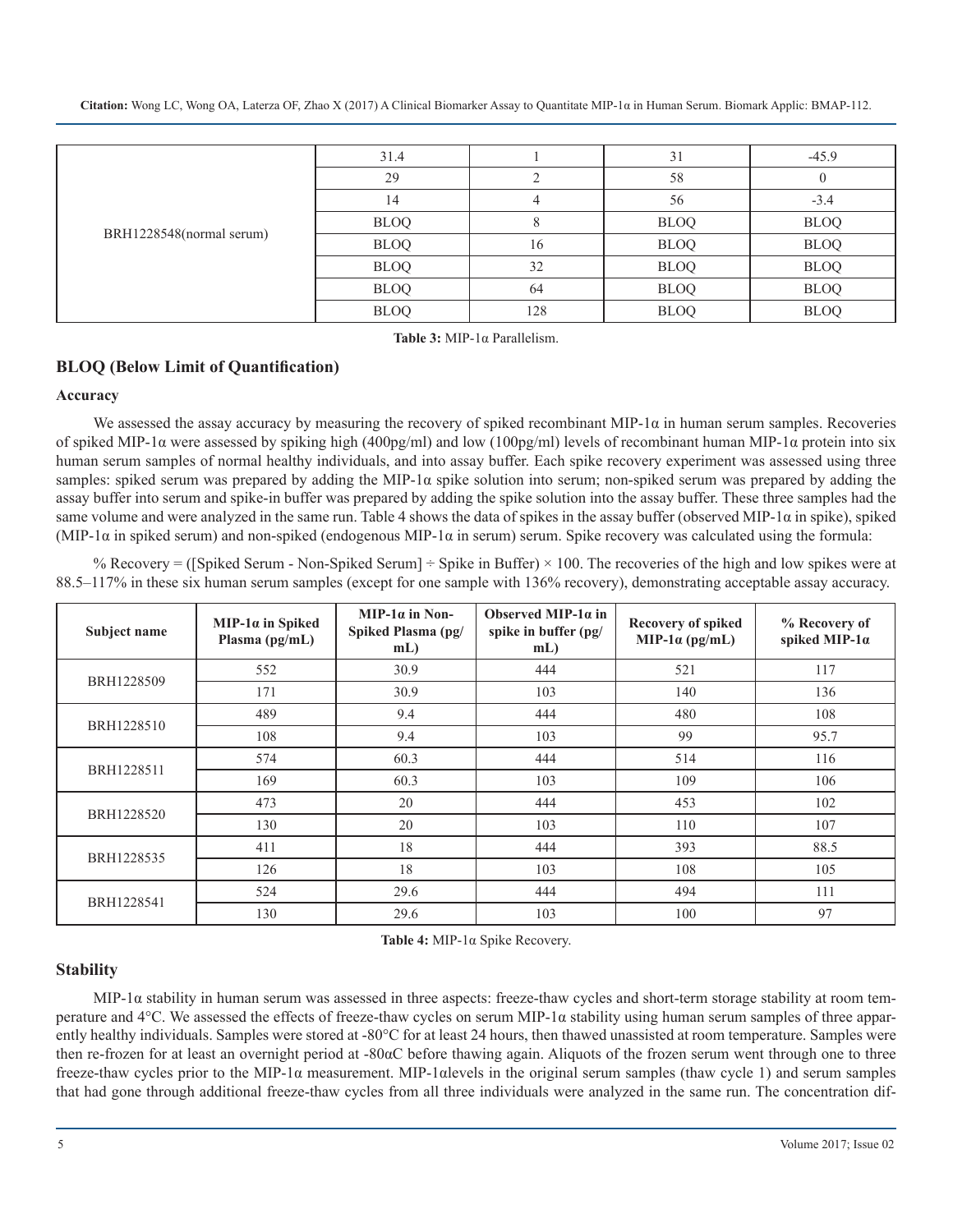ference was compared to the original serum sample (thaw cycle 1). Table 5 shows that compared with the serum sample that has not gone through additional freeze-thaw cycles, MIP-1α levels in serum displayed less than 6.9% difference after one to three additional freeze-thaw cycles in three individuals. Thus, we conclude that MIP-1 $\alpha$  in serum is stable up to three freeze-thaw cycles.

| Subject name | Condition        | MIP-1 $\alpha$ (pg/<br>$mL$ ) | % Difference<br>from the fresh<br>frozen plasma |
|--------------|------------------|-------------------------------|-------------------------------------------------|
|              | fresh frozen     | 407                           | 0                                               |
|              | 1 additional F/T | 415                           | $\mathfrak{D}$                                  |
| BRH1228689   | 2 additional F/T | 418                           | 2.7                                             |
|              | 3 additional F/T | 426                           | 4.7                                             |
|              | fresh frozen     | 73                            | $\theta$                                        |
| BRH1228611   | 1 additional F/T | 73.9                          | 1.2                                             |
|              | 2 additional F/T | 73.5                          | 0.7                                             |
|              | 3 additional F/T | 74.2                          | 1.6                                             |
|              | fresh frozen     | 18.9                          | $\Omega$                                        |
| BRH1228635   | 1 additional F/T | 18.9                          | $\Omega$                                        |
|              | 2 additional F/T | 20.2                          | 6.9                                             |
|              | 3 additional F/T | 19.9                          | 5.3                                             |

**Table 5:** MIP-1α Freeze Thaw Stability.

We also examined serum MIP-1 $\alpha$  stability for short-term storage using three human serum samples. The human serum samples were stored at the following conditions (a) 4 hours at room temperature, (b) 4 hours at  $4^{\circ}$ C (c) 24 hours at room temperature, (d) 24 hours at 4°C. All samples were assayed on a single plate run and stability was evaluated by calculating the percentage change based on the mean concentration from frozen controls. As shown in Table 6, MIP-1 $\alpha$  levels in human serum samples displayed less than 12% difference from the control and are stable after storage at all the above described conditions. MIP-1 $\alpha$  levels are stable after nine months of storage at -80°C (Table 7).

| Run            | MIP-1 $\alpha$ (pg/mL) |           |        |  |  |
|----------------|------------------------|-----------|--------|--|--|
|                | High QC                | Medium QC | Low QC |  |  |
| Non-treated    | 407                    | 73        | 18.9   |  |  |
| $4hr$ $@$ RT   | 432                    | 75.3      | 19.8   |  |  |
| % Difference   | 6.1                    | 3.2       | 4.8    |  |  |
| $4hr$ (a) $4C$ | 456                    | 71.5      | 20.4   |  |  |
| % Difference   | 12                     | $-2.1$    | 7 G    |  |  |

| $24hr$ $@$ RT                    | 407 | 70.7   | 18.7   |
|----------------------------------|-----|--------|--------|
| % Difference                     |     | $-3.2$ | $-1.1$ |
| 24hr @ 4C                        | 417 | 69.2   | 18     |
| % Difference                     | 2.5 | $-5.2$ | $-4.8$ |
| 9 months long-<br>term stability | 443 | 70.9   | 19.4   |
| % Difference                     | 1.8 | 2.5    |        |

**Table 6:** MIP-1α Short-Term Stability.

| Run            | MIP-1 $\alpha$ (pg/mL) |            |            |  |  |
|----------------|------------------------|------------|------------|--|--|
|                | High QC<br>Medium OC   |            | Low QC     |  |  |
| $T=0$ months   | 407                    | 73         | 18.9       |  |  |
| $T = 9$ months | 477                    | 74.6       | 17.9       |  |  |
| % Difference   | 17.2                   | 2.2        | $-5.3$     |  |  |
| Run            | MIP-1 $\alpha$ (pg/mL) |            |            |  |  |
|                | BRH1254593             | BRH1254594 | BRH1254595 |  |  |
| $T = 0$ months | 9                      | 7.5        | 6.3        |  |  |
| $T = 6$ months | 11.2                   | 8.8        | 7.4        |  |  |
| % Difference   | 24.2                   | 16.8       | 18.5       |  |  |

**Table 7:** MIP-1α Long-term Stability.

#### **Inter-Subject Biological Variability**

MIP-1**α** levels in serum samples of 52 cancer patients and 12 normal healthy individuals from BioReclamationIVT were measured and the data are shown in Table 8 and Figure 1. Of the 52 cancer patients, the patient distribution was 20 non-small cell lung cancers, 20 multiple myelomas and 12 melanomas for the serum samples from non-small cell lung cancer patients, the intersubject variability was 60.2% CV, ranging from 4.51 to 26.9pg/ ml, and averaging at 11.3pg/ml. MIP-1**α** levels in serum samples of the multiple myeloma patients were measured. Except one individual whose MIP-1**α** level was unquantifiable (below LLOQ), the inter-subject variability was 307% CV among these twenty individuals, ranging from 3.03 to 404pg/ml, and averaging at 28.8pg/ ml. In addition, except three individual whose MIP-1**α** level was unquantifiable (below LLOQ), in the serum of 12 melanoma patients measured, the variability was 82.2% CV, ranging from3.36- 12.2pg/ml and averaging at 5.55pg/ml. Finally, for the 12 normal healthy subjects, except for three individual whose MIP-1**α** level was unquantifiable (below LLOQ), inter-subject variability was at 305% CV. The MIP-1**α** concentration of the serum samples ranged from 3.41-598pg/ml and averaged at 56.1pg/ml.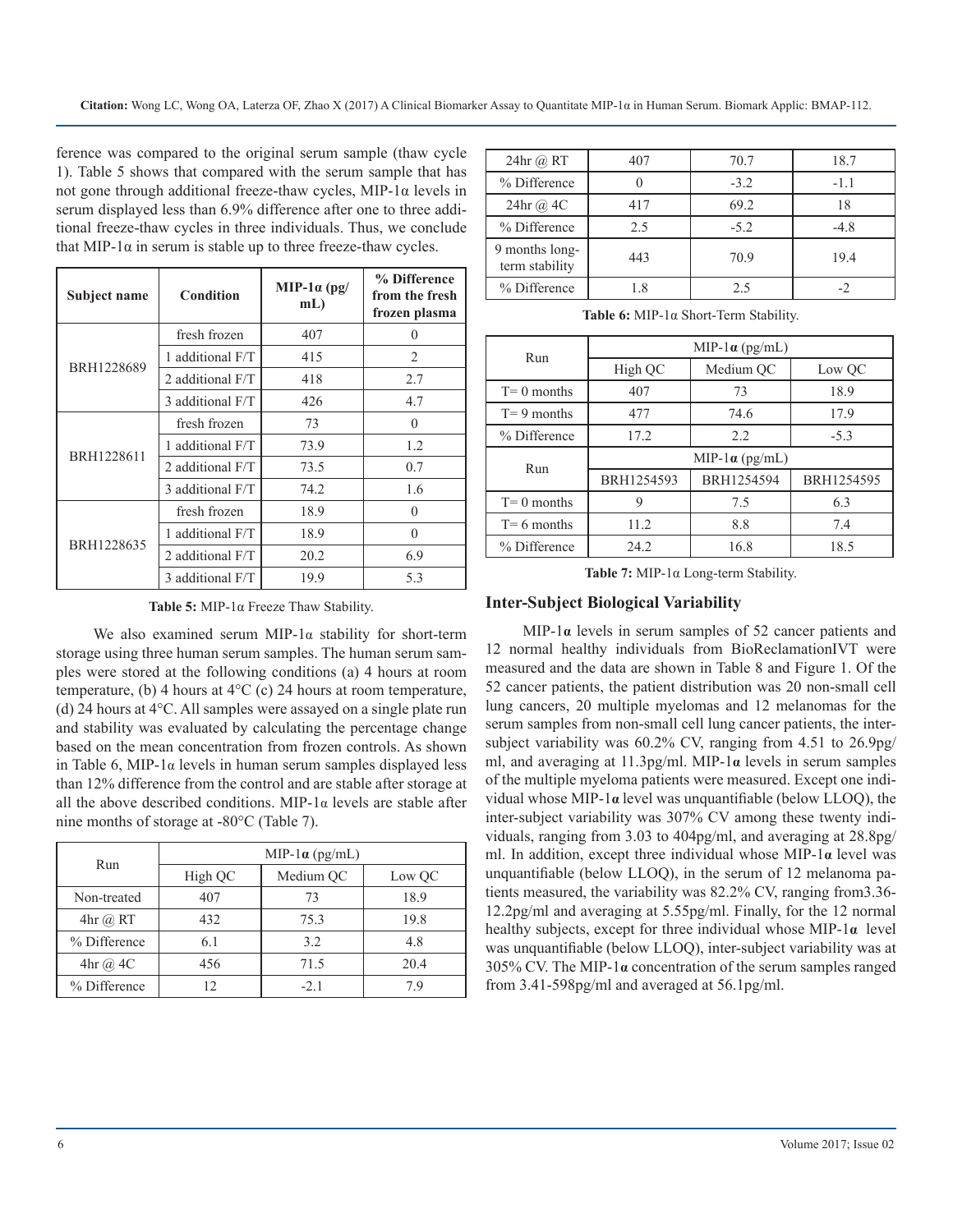| Indication          | Subject          | MIP-1 $\alpha$ (pg/mL) | Mean (pg/mL) | Stdev (pg/mL) | $\rm{CV}\%$ |
|---------------------|------------------|------------------------|--------------|---------------|-------------|
|                     | $\mathbf{1}$     | 8.41                   |              |               |             |
|                     | $\sqrt{2}$       | 7.79                   |              |               |             |
|                     | $\mathfrak{Z}$   | 11.7                   |              |               |             |
|                     | $\overline{4}$   | 6.47                   |              |               |             |
| Non-small cell Lung | $\sqrt{5}$       | 10.7                   |              |               |             |
|                     | $\sqrt{6}$       | 9.43                   |              |               |             |
|                     | $\boldsymbol{7}$ | 4.51                   |              |               |             |
|                     | $8\,$            | 23.5                   |              |               |             |
|                     | $\overline{9}$   | 14.8                   |              |               |             |
|                     | $10\,$           | 23.5                   | 11.3         | 6.81          | 60.2        |
| $\mbox{Cancer}$     | $11\,$           | $10.4\,$               |              |               |             |
|                     | $12\,$           | 20.1                   |              |               |             |
|                     | 13               | 26.9                   |              |               |             |
|                     | $14\,$           | $8.2\,$                |              |               |             |
|                     | $15\,$           | 5.57                   |              |               |             |
|                     | $16\,$           | 8.96                   |              |               |             |
|                     | $17\,$           | 8.14                   |              |               |             |
|                     | $18\,$           | 6.81                   |              |               |             |
|                     | $19\,$           | 4.69                   |              |               |             |
|                     | $20\,$           | 5.53                   |              |               |             |
|                     | $\,1\,$          | 14.7                   |              |               |             |
|                     | $\sqrt{2}$       | 5.25                   |              |               |             |
|                     | $\overline{3}$   | 19.5                   |              |               |             |
|                     | $\overline{4}$   | 3.3                    |              |               |             |
|                     | $\sqrt{5}$       | 8.78                   |              |               |             |
|                     | $\sqrt{6}$       | 6.22                   |              |               |             |
|                     | $\boldsymbol{7}$ | $16.2\,$               |              |               |             |
|                     | $\,8\,$          | 6.51                   |              |               |             |
|                     | $\overline{9}$   | 4.42                   |              |               |             |
| Multiple myeloma    | $10\,$           | 5.49                   | 28.8         | 88.6          | 308         |
|                     | $11\,$           | 7.55                   |              |               |             |
|                     | $12\,$           | 32.2                   |              |               |             |
|                     | 13               | 3.19                   |              |               |             |
|                     | 14               | 6.03                   |              |               |             |
|                     | 15               | 10.7                   |              |               |             |
|                     | $16\,$           | 9.61                   |              |               |             |
|                     | $17\,$           | 404                    |              |               |             |
|                     | $18\,$           | 9.11                   |              |               |             |
|                     | 19               | 3.03                   |              |               |             |
|                     | 20               | $0\,$                  |              |               |             |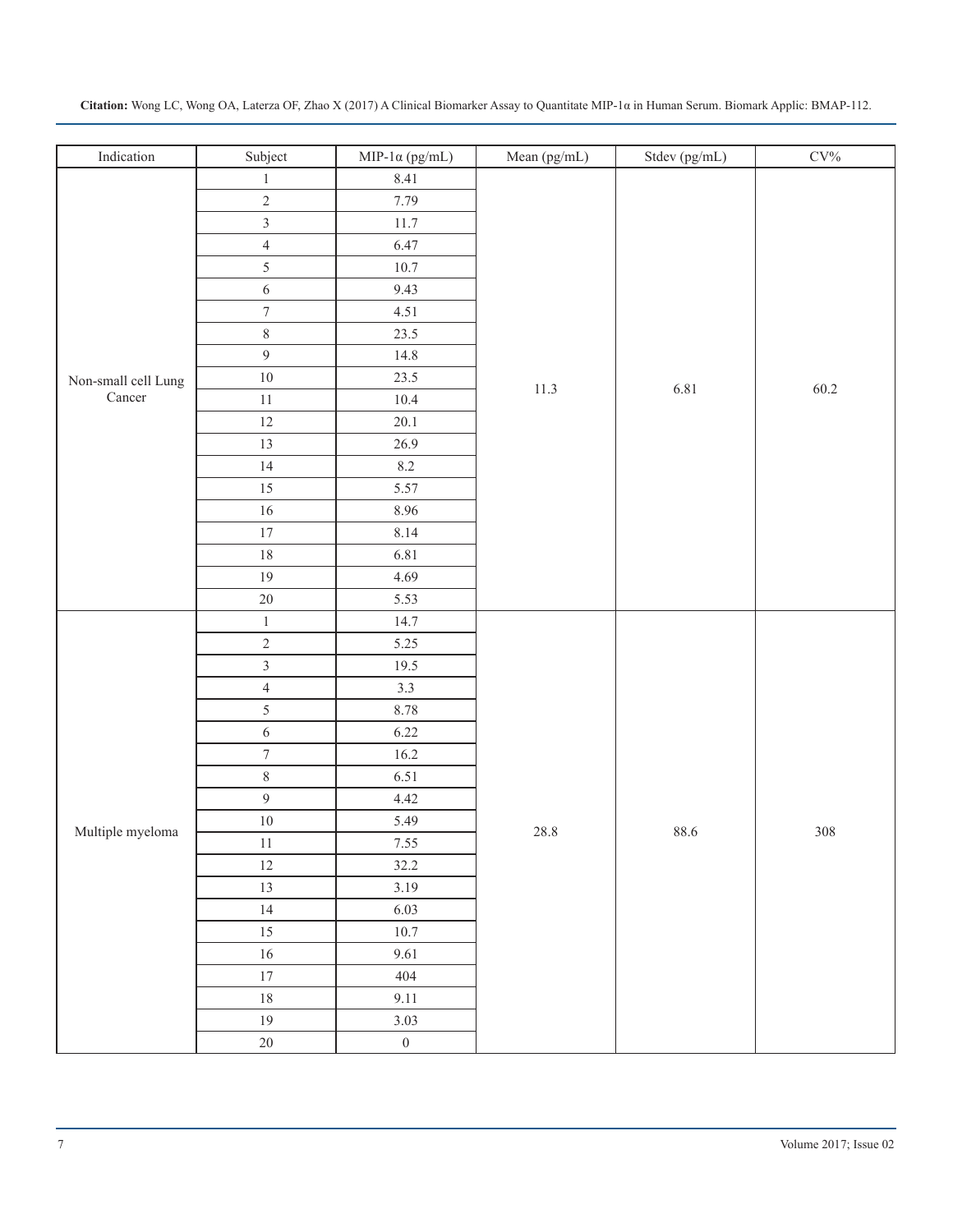|                 | $\,1\,$          | 9.58             |      |         |      |
|-----------------|------------------|------------------|------|---------|------|
|                 | $\sqrt{2}$       | 4.29             |      |         |      |
|                 | $\overline{3}$   | 3.77             |      |         |      |
|                 | $\overline{4}$   | 8.6              |      |         |      |
|                 | 5                | 8.66             |      |         |      |
| Melanoma        | $\sqrt{6}$       | 3.36             | 5.5  | $4.5$   | 82.2 |
|                 | $\boldsymbol{7}$ | 11.7             |      |         |      |
|                 | $8\,$            | 12.2             |      |         |      |
|                 | $\overline{9}$   | 3.57             |      |         |      |
|                 | $10\,$           | $\boldsymbol{0}$ |      |         |      |
|                 | $11\,$           | $\boldsymbol{0}$ |      |         |      |
|                 | $12\,$           | $\boldsymbol{0}$ |      |         |      |
|                 | $\,1\,$          | 598              |      | $171\,$ |      |
|                 | $\sqrt{2}$       | 5.27             |      |         | 305  |
|                 | $\overline{3}$   | 7.1              |      |         |      |
|                 | $\overline{4}$   | 8.12             |      |         |      |
|                 | $\mathfrak{S}$   | 7.98             |      |         |      |
|                 | $\sqrt{6}$       | 6.25             |      |         |      |
| $\mbox{Normal}$ | $\boldsymbol{7}$ | 29.7             | 56.1 |         |      |
|                 | $8\,$            | 7.19             |      |         |      |
|                 | $\overline{9}$   | 3.41             |      |         |      |
|                 | $10\,$           | $\boldsymbol{0}$ |      |         |      |
|                 | $11\,$           | $\boldsymbol{0}$ |      |         |      |
|                 | $12\,$           | $\boldsymbol{0}$ |      |         |      |
|                 |                  |                  |      |         |      |

**Citation:** Wong LC, Wong OA, Laterza OF, Zhao X (2017) A Clinical Biomarker Assay to Quantitate MIP-1α in Human Serum. Biomark Applic: BMAP-112.

**Table 8:** MIP-1α Inter-subject Biological Variability.



MIP-1 $\alpha$  inter-subject variability

**Figure 1:** Inter-subject variability of MIP-1α concentration

# **Intra-Subject Biological Variability**

Intra-subject biological variability for serum samples collected from nine different subjects was measured of the nine subjects, there were three breast cancers, two head and neck cancer and four lymphoma patients. For each patient, serum was collected at six different time points. All time points were separated by 3 to 4 days between each time point. These results were shown in Table 9 and Figure 2 of the three breast cancer patients, one had five-time points which were unquantifiable (below LLOQ), and the other two subjects had intra-subject variabilities ranging from 19.8-57.8% CV. The intra-subject average level of MIP-1α in the two patients was 6.98 and 7.02pg/ml. For the head and neck cancer patients, one had 24.7% CV intra-subject variability and the other had 61.3% CV. For the two patients, the average level of MIP-1α across the different days was 5.14 and 7.06pg/ml. Finally, for the lymphoma patients, intra-subject variability ranged from 22.9- 34.9% CV. The averages ranged between 5.13-19.7pg/ml.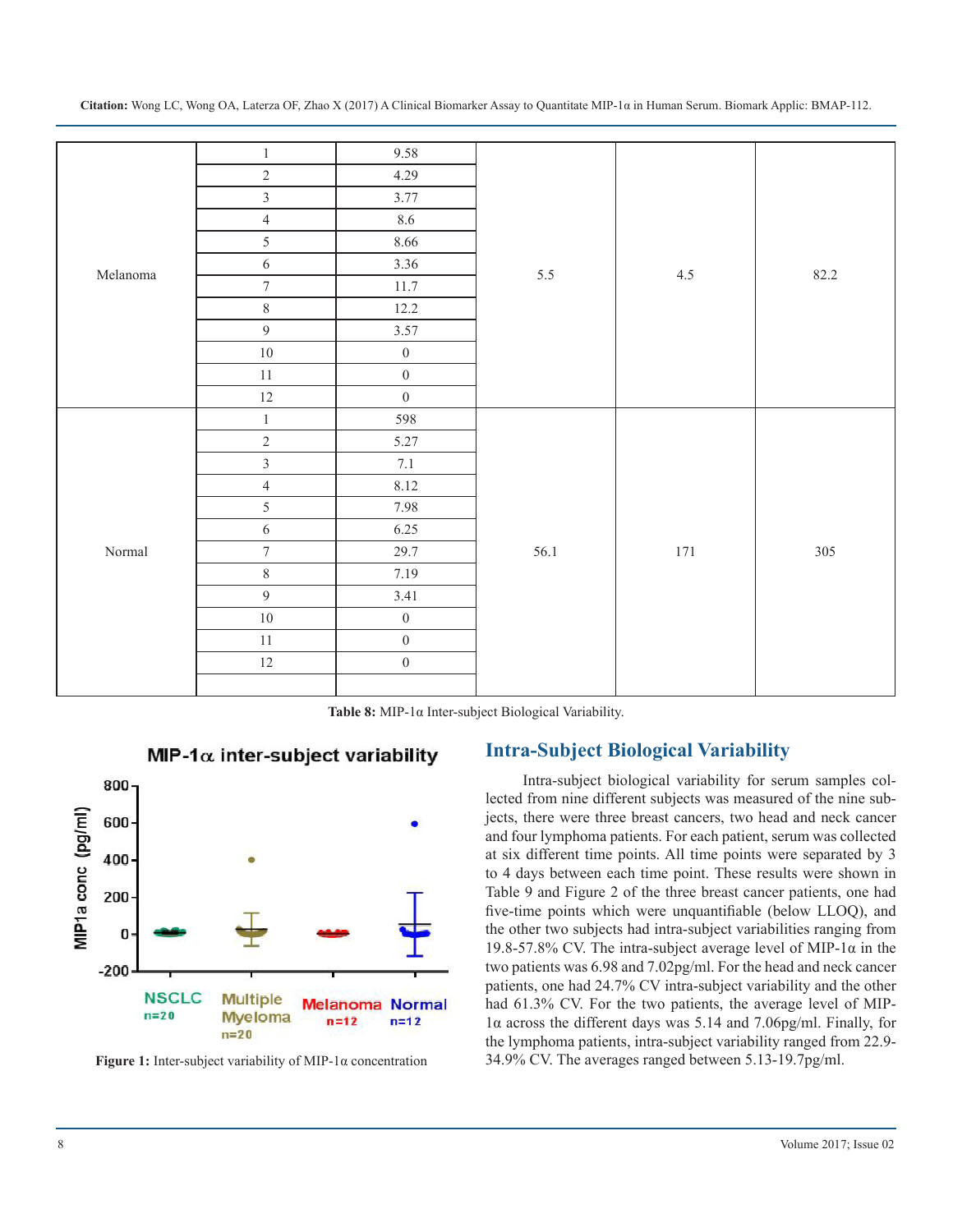



| Indication           | Subject        | Time point     | $MIP-1\alpha(pg/mL)$ | Mean(pg/mL)      | Stdev (pg/mL)  | $CV\%$    |
|----------------------|----------------|----------------|----------------------|------------------|----------------|-----------|
| <b>Breast Cancer</b> | 1              |                | 9.02                 | $\boldsymbol{7}$ | $1.4\,$        | 19.8      |
|                      |                | $\overline{2}$ | 7.54                 |                  |                |           |
|                      |                | $\overline{3}$ | 6.27                 |                  |                |           |
|                      |                | $\overline{4}$ | 7.92                 |                  |                |           |
|                      |                | 5              | 5.21                 |                  |                |           |
|                      |                | 6              | 6.17                 |                  |                |           |
|                      | $\sqrt{2}$     |                | 3.64                 | $\boldsymbol{7}$ | $\overline{4}$ | 57.8      |
|                      |                | $\mathbf{2}$   | 4.35                 |                  |                |           |
|                      |                | $\mathfrak{Z}$ | 3.88                 |                  |                |           |
|                      |                | $\overline{4}$ | 12.1                 |                  |                |           |
|                      |                | 5              | 12.1                 |                  |                |           |
|                      |                | 6              | 5.83                 |                  |                |           |
|                      | $\mathfrak{Z}$ |                | <b>BLOQ</b>          | $3.5$            | $\rm N/A$      | $\rm N/A$ |
|                      |                | $\mathbf{2}$   | <b>BLOQ</b>          |                  |                |           |
|                      |                | $\mathfrak{Z}$ | <b>BLOQ</b>          |                  |                |           |
|                      |                | $\overline{4}$ | 3.45                 |                  |                |           |
|                      |                | 5              | <b>BLOQ</b>          |                  |                |           |
|                      |                | 6              | <b>BLOQ</b>          |                  |                |           |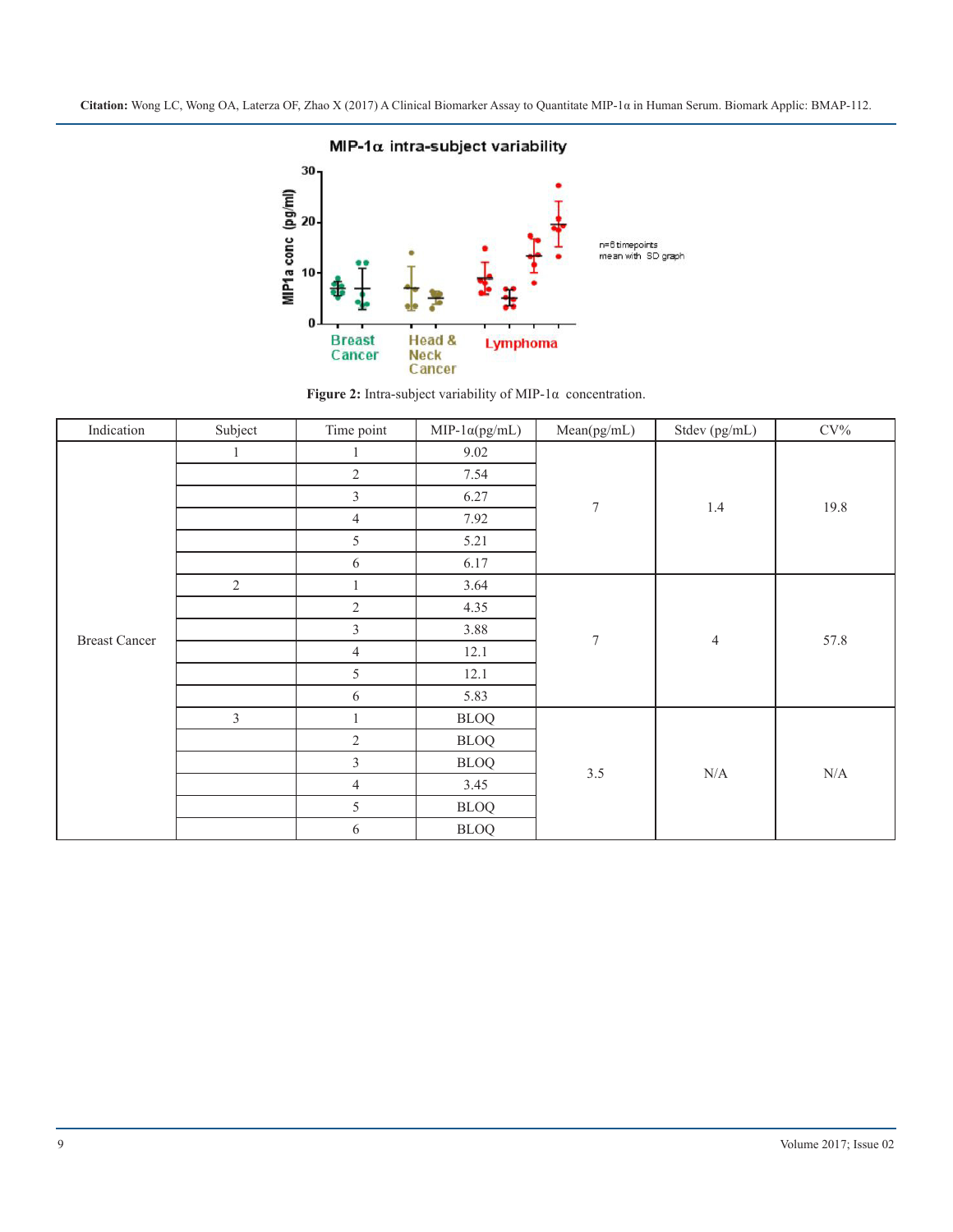| Head and Neck<br>Cancer | $\,1\,$        | $\,1\,$          | 6.77             |                | 4.3     | 61.3 |
|-------------------------|----------------|------------------|------------------|----------------|---------|------|
|                         |                | $\overline{2}$   | 3.51             | $7.1\,$        |         |      |
|                         |                | $\overline{3}$   | 14.1             |                |         |      |
|                         |                | $\overline{4}$   | <b>BLOQ</b>      |                |         |      |
|                         |                | 5                | 7.36             |                |         |      |
|                         |                | $\sqrt{6}$       | 3.54             |                |         |      |
|                         | $\sqrt{2}$     | $\,1\,$          | 4.19             | 5.1            | 1.3     | 24.7 |
|                         |                | $\sqrt{2}$       | 5.85             |                |         |      |
|                         |                | $\overline{3}$   | 3.04             |                |         |      |
|                         |                | $\overline{4}$   | 6.38             |                |         |      |
|                         |                | $\overline{5}$   | $\overline{5.9}$ |                |         |      |
|                         |                | $\sqrt{6}$       | 5.45             |                |         |      |
|                         | $\,1\,$        | $\,1\,$          | 14.9             |                | 3.1     | 34.9 |
|                         |                | $\sqrt{2}$       | 6.82             |                |         |      |
|                         |                | $\overline{3}$   | 9.38             |                |         |      |
|                         |                | $\overline{4}$   | 8.12             | $\overline{9}$ |         |      |
| Lymphoma                |                | 5                | 8.56             |                |         |      |
|                         |                | $\overline{6}$   | 6.11             |                |         |      |
|                         | $\sqrt{2}$     | $\,1\,$          | 6.95             | 5.1            | $1.6\,$ | 31.1 |
|                         |                | $\overline{2}$   | 3.28             |                |         |      |
|                         |                |                  | 6.89             |                |         |      |
|                         |                | $\overline{4}$   | 3.47             |                |         |      |
|                         |                | $\mathfrak{s}$   | 4.86             |                |         |      |
|                         |                | $\sqrt{6}$       | 5.3              |                |         |      |
|                         | $\mathfrak{Z}$ | $\,1\,$          | 17.4             | 13.5           | 3.4     | 24.9 |
|                         |                | $\overline{2}$   | 8.14             |                |         |      |
|                         |                | $\overline{3}$   | 13.3             |                |         |      |
|                         |                | $\overline{4}$   | 13.7             |                |         |      |
|                         |                | $\mathfrak{s}$   | 16.5             |                |         |      |
|                         |                | $\boldsymbol{6}$ | 11.7             |                |         |      |
|                         | $\overline{4}$ | $\,1\,$          | 19.4             | 19.7           | 4.5     | 22.9 |
|                         |                | $\sqrt{2}$       | 13.3             |                |         |      |
|                         |                | $\overline{3}$   | 18.5             |                |         |      |
|                         |                | $\overline{4}$   | 18.9             |                |         |      |
|                         |                | $\overline{5}$   | $20.8\,$         |                |         |      |
|                         |                | $\sqrt{6}$       | 27.3             |                |         |      |
|                         |                |                  |                  |                |         |      |

**Table 9:** MIP-1α Intra-subject Biological Variability.

# **Conclusion**

We presented the development, optimization and fit-for- purpose validation of an ECL assay for the quantitation of MIP-1α in human serum. This validated assay will allow testing of clinical samples which require MIP-1α as pharmacokinetic and Pharmacodynamic marker, or safety biomarker.